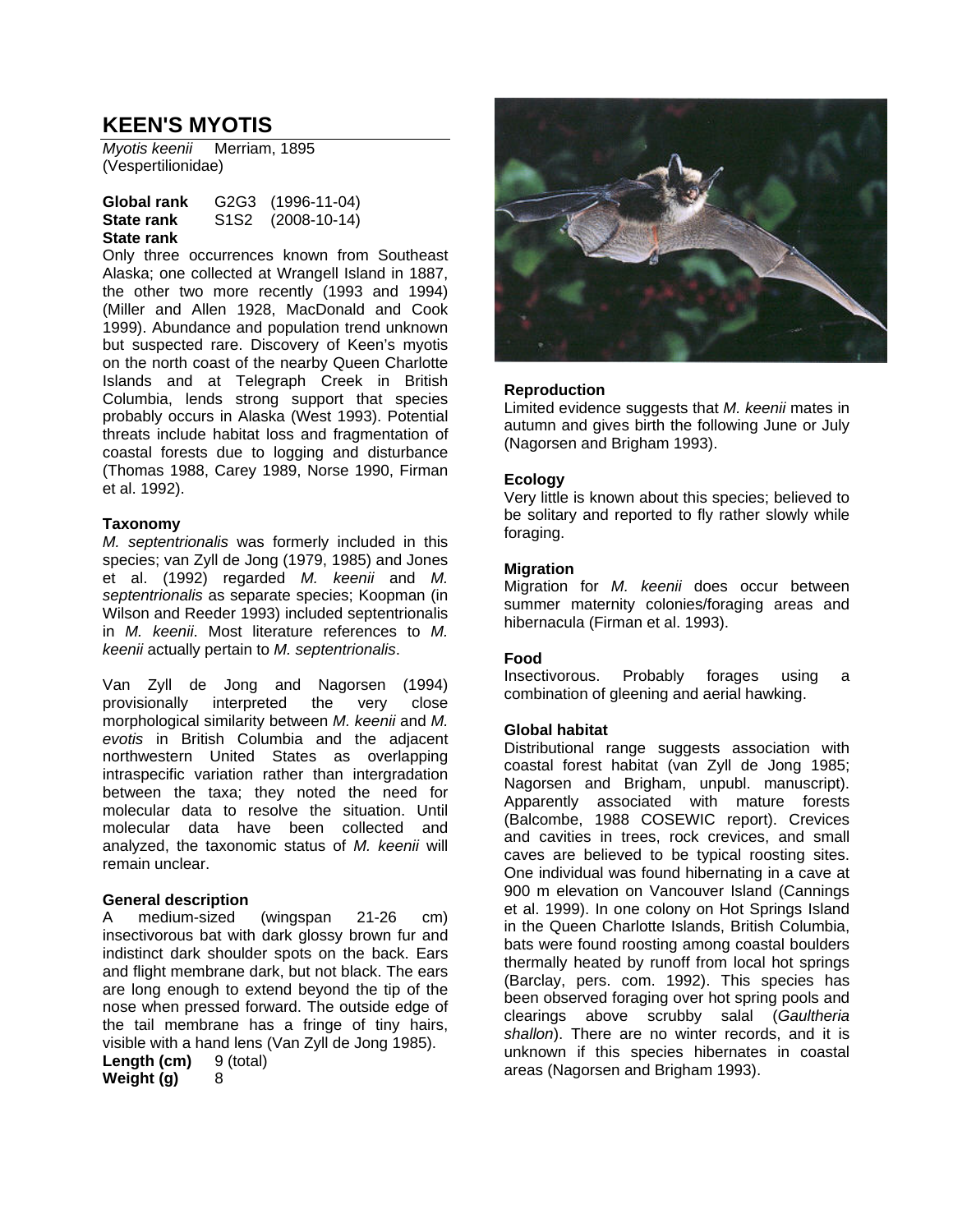## **State habitat**

Distributional range suggests association with coastal forest habitat (van Zyll de Jong 1985; Nagorsen and Brigham, unpubl. manuscript). Apparently associated with mature forests (Balcombe, 1988 COSEWIC report). Southeastern Alaska's temperate rainforests contain abundant live trees and snags in a variety of sizes. Such structural diversity provides loose bark and tree hollows suitable for cavity roosting bats, suggesting that the temperate rainforests of southeastern Alaska provide structure required by *M. keenii* and other bat species. Caves and crevices are also important habitat for this species, and over 1,769  $km^2$  of cave and crevicecontaining karst occurs throughout southeastern Alaska (Parker 1996).

# **Global range**

Restricted to coastal Washington, British Columbia, and southeastern Alaska (Parker and Cook 1996). This species has one of the smallest distributional ranges of any North American bat (Van Zyll de Jong 1979, 1985).

## **State range**

Unknown, but suspected to be very restricted. Only three known specimens of this species have been collected from Wrangell, Prince of Wales, and Chichagof Islands in Southeast Alaska (Miller and Allen 1928, MacDonald and Cook 1999).

## **Global abundance**

Unknown.

## **State abundance**

Unknown, but suspected rare.

## **Global trend**

Unknown.

## **State trend**

Unknown.

**Global protection** *M. keenii* is not legally protected in the United States unless it occurs within the boundaries of a national park. The rarity of this species and lack of ecological data have prompted the British Columbia Ministry of Environment to place *M. keenii* on the provincial "red list" of species under consideration for listing as threatened or endangered (Nagorsen and Brigham 1993)

#### **State protection**

In Alaska, bats are managed as a non-game species.

## **Global threats**

Logging activities and especially habitat fragmentation caused by logging may be the most important threats; forest fires and pesticides may also be detrimental (Balcombe, 1988 COSEWIC report).

## **State threats**

The distribution of this species is associated with coastal rainforests in the Pacific Northwest (van Zyll de Jong 1985, van Zyll de Jong and Nagorsen 1994). Forty-two percent of the most productive forests in southeastern Alaska were harvested by 1990, including over 70% of the karstland forests on Prince of Wales and neighboring islands (U.S. Forest Service 1991, 1993). Current levels of timber harvest could have a detrimental effect on the Alaska population by altering forest structure important to bats (Thomas 1988, Parker 1996, Parker et al. 1996). Bat activity is rare in clearcuts and second-growth forests of Southeast Alaska (Parker and Cook 1996, Parker et al. 1996). Destruction of karst by recreationalists or mineral extraction may be a threat, as these areas are critical hibernacula.

# **Global research needs**

This species is known only from a limited number of museum specimens and little is known about its biology (van Zyll de Jong 1985). Present research needs include the following: 1. Assess habitat preferences, including roosting and feeding areas, activity patterns, and food requirements. 2. Determine if there is any seasonal movement within the population. 3. Assess whether this species hibernates, and if so, where and under what conditions. 4. Research the reproductive capacity of the species and evaluate its long-term population viability. 5. Resolve questions concerning the taxonomic status of this species.

## **State research needs**

 Little is known about this species' biology and ecology. Research is needed on various life history parameters such as reproductive cycle, food habits, roost sites, habitat preferences, migration habits, and hibernation ecology. Measure species home range. Measure bat use in forest types and in karst caves to identify important habitats (e.g. roosting, breeding,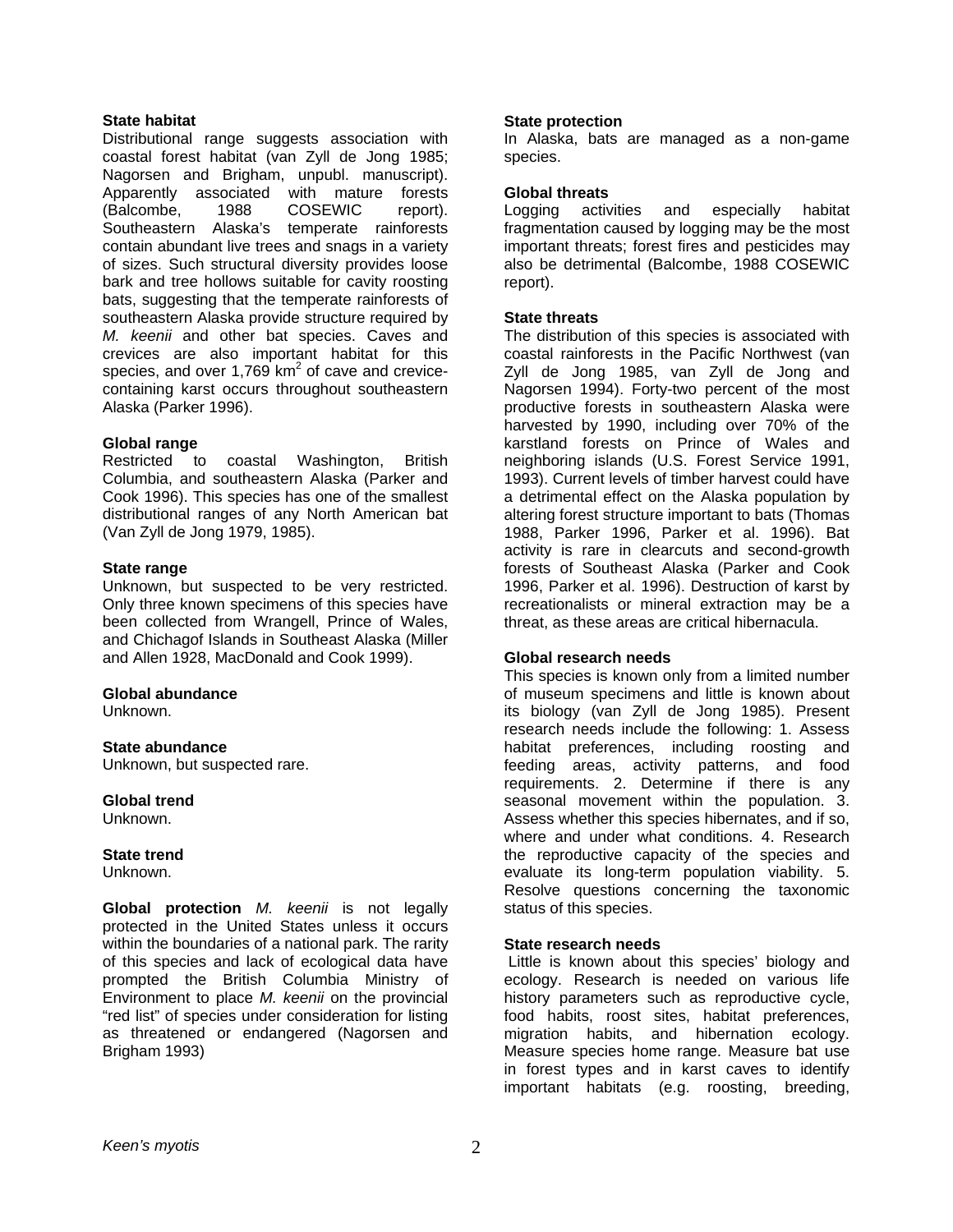foraging). Resolve questions concerning the taxonomic status of this species.

#### **Global inventory needs**

Range-wide population surveys are needed. Coordinated surveys should be conducted in Alaska, British Columbia, and Washington.

#### **State inventory needs**

Intensive surveys are needed throughout southeast Alaska to determine the distribution, abundance, and habitat needs of this species. Coordinated surveys should be conducted in Alaska, British Columbia, and Washington using techniques specific for bats. Inventory should be conducted in areas proposed for timber harvest. Document distribution and abundance in secondgrowth habitat.

#### **State conservation and management needs**

Because some of the most productive forests in southeastern Alaska are on karst, this component of southeastern Alaska's rainforest system is especially important bat habitat. An adequate supply of roosting sites, foraging habitat, and other critical habitat should be maintained. However, due to the overall lack of information on this species distribution in the state, it is impossible to identify specific areas and habitats used by this bat until a rangewide inventory is complete. Planning and environmental assessment processes for public lands should include such information when considering the effects of land-management practices (Parker et al.1996).

## **LITERATURE CITED**

- Alaska Department of Fish and Game, and Alaska Board of Game. 1992. Alaska state hunting regulations: effective dates: July 1, 1992 - June 30, 1993. No. 33. AK Dept. Fish and Game and AK Board of Game, Juneau, AK.
- Balcombe, J.P. 1988. Status report on the Keen's long-eared bat. Committee on the Status of Endangered Wildlife in Canada (COSEWIC).
- Barclay, Robert. 1992. Dept. of Biological Sciences, Univ. of Calgary, Calgary, Alberta, Canada, T2N 1N4. (403) 220-3561.
- Cannings, S.G., L.R. Ramsey, D.F. Fraser, and M.A. Fraker. 1999. Rare amphibians, reptiles, and mammals of British Columbia. Wildl.

Branch and Resour. Inv. Branch, B. C. Minist. Environ., Lands and Parks, Victoria, B. C. 198 pp.

- Carey, A.B. 1989. Wildlife associated with old growth forests in the Pacific Northwest. Nat. Areas J. 9:151-162.
- Findley, J.S. 1972. Phenetic relationships among bats of the genus *Myotis*. Syst. Zool. 21:31- 52.
- Firman, M., M. Getty and R.M.R. Barclay. 1992. Status of Keen's long-eared bat (*Myotis keenii*) in British Columbia. Gen. Rep. British Columbia Ministry of Environment, Wildlife Branch, Victoria, BC, Canada. 32 p.
- Firman, M., M. Getty, R.M.R. Barclay. 1993. Status of Keen's long-eared myotis in British Columbia. Wildlife Working Report No. WR-59. Wildlife Branch, Ministry of Environment, Lands and Parks. 319 p.
- Jarrell, G.H., and S.O. MacDonald. 1989. Checklist to the mammals of Alaska. Univ. of Alaska Museum, Fairbanks, AK. 4 p.
- Jones. J.K., Jr., R.S. Hoffman, D.W. Rice, C. Jones, R.J. Baker, and M.D. Engstrom. 1992. Revised checklist of North American mammals north of Mexico, 1991. Occasional Papers, The Museum, Texas Tech University, 146:1-23.
- MacDonald, S.O. and J.A. Cook. 1999. The mammal fauna of southeast Alaska. Univ. Alaska Museum. 145 pp.
- Merriam, C.H. 1895. Bats of Queen Charlotte Islands, British Columbia. Amer. Naturalist 29:860-861.
- Miller, G.S., Jr., and G.M. Allen. 1928. The American bats of the genus *Myotis* and *Pizonyx*. Smithsonian Institution, United States National Museum Bulletin 144. U.S. Government Printing Office, Washington, DC. 218 p.
- Munro, W.T. 1990. Committee on the status of endangered wildlife in Canada. Bioline 9:10- 12.
- Nagorsen, D.W. 1990. Order Chiroptera--Bats. Pp. 17-24. In: Nagorsen, D.W. The mammals